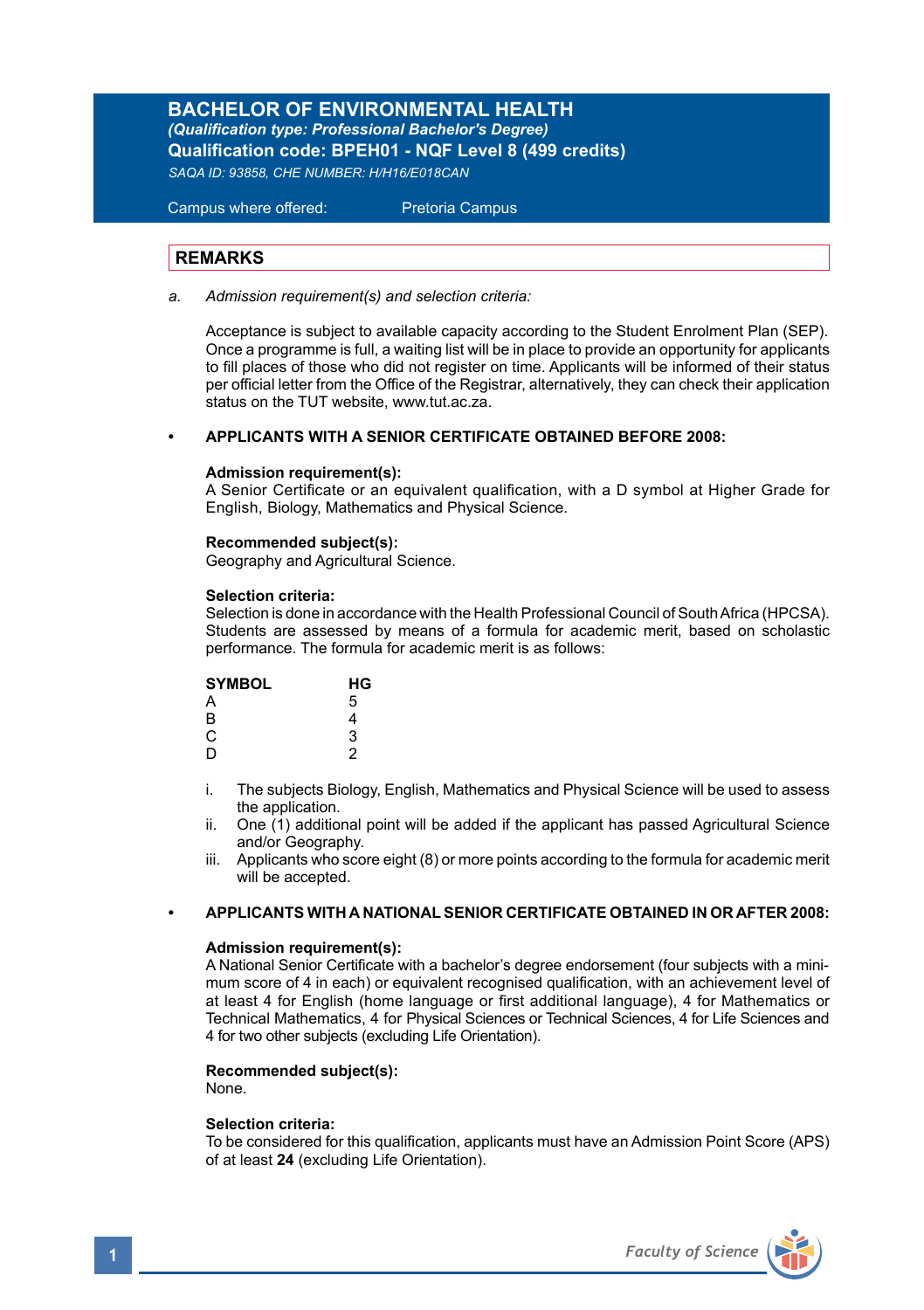### **Assessment procedures:**

No further assessments will be done. Applicants who receive the minimum APS will be considered for placement subject to availability of space.

### **• APPLICANTS WITH A NATIONAL CERTIFICATE (VOCATIONAL):**

#### **Admission requirement(s):**

A National Certificate (Vocational) at NQF Level 4 with a bachelor's degree endorsement issued by the Council for Quality Assurance in General and Further Education and Training (Umalusi), with at least 50% (APS of 4) for English, Mathematics, Physical Sciences and Life Sciences and any two other additional vocational subjects. A candidate may have a score of less than 4 for each of the additional subjects provided that the final APS is at least 24.

### **Selection criteria:**

To be considered for this qualification, applicants must have an Admission Point Score (APS) of at least **24** (excluding Life Orientation).

- *b. Recognition of Prior Learning (RPL), equivalence and status:* See Chapter 30 of Students' Rules and Regulations.
- *c. Intake for the qualification:* January only.
- *d. Presentation:*  Day classes. This programme consists of formal tuition and Work-Integrated Learning.
- *e. Minimum duration:* Four years.
- *f. Exclusion and readmission:* See Chapter 2 of Students' Rules and Regulations.
- *g. Professional registration* Compulsory, once-off, students have to register in the first year with the Health Professions Council of South Africa (HPCSA). HPCSA requires students to complete community service for a period of one year on successful completion of this qualification.
- *h. Special rules and regulations:*

Unless otherwise stipulated, special rules and regulations, as published in the programme guide, apply to students who register for this qualification. Students should familiarise themselves with those rules and regulations. Students will handle carcasses, body parts, entrails and fluids of slaughtered animals referred to in the Meat Safety Act, 2000 (Act No. 40 of 2000) and its regulations during abattoir and laboratory practical. Students undergo work-integrated learning and take study tours. They have to purchase protective clothing for the module, Food and Meat Hygiene.

| <b>FIRST YEAR</b>    |                                           |              |               |                               |  |
|----------------------|-------------------------------------------|--------------|---------------|-------------------------------|--|
| <b>CODE</b>          | <b>MODULE</b>                             | <b>NQF-L</b> | <b>CREDIT</b> | <b>PREREQUISITE MODULE(S)</b> |  |
| AAP105P              | Anatomy and Physiology I                  | (5)          | (17)          |                               |  |
| CHE105P              | Chemistry I                               | (5)          | (15)          |                               |  |
| IEV105P              | Introduction to Environmental<br>Health I | (5)          | (20)          |                               |  |
| <b>MIB105P</b>       | Microbiology I                            | (5)          | (15)          |                               |  |
| <b>PHY105P</b>       | Physics I                                 | (5)          | (20)          |                               |  |
| SOC <sub>105</sub> P | Sociology I                               | (5)          | (17)          |                               |  |

# **CURRICULUM**

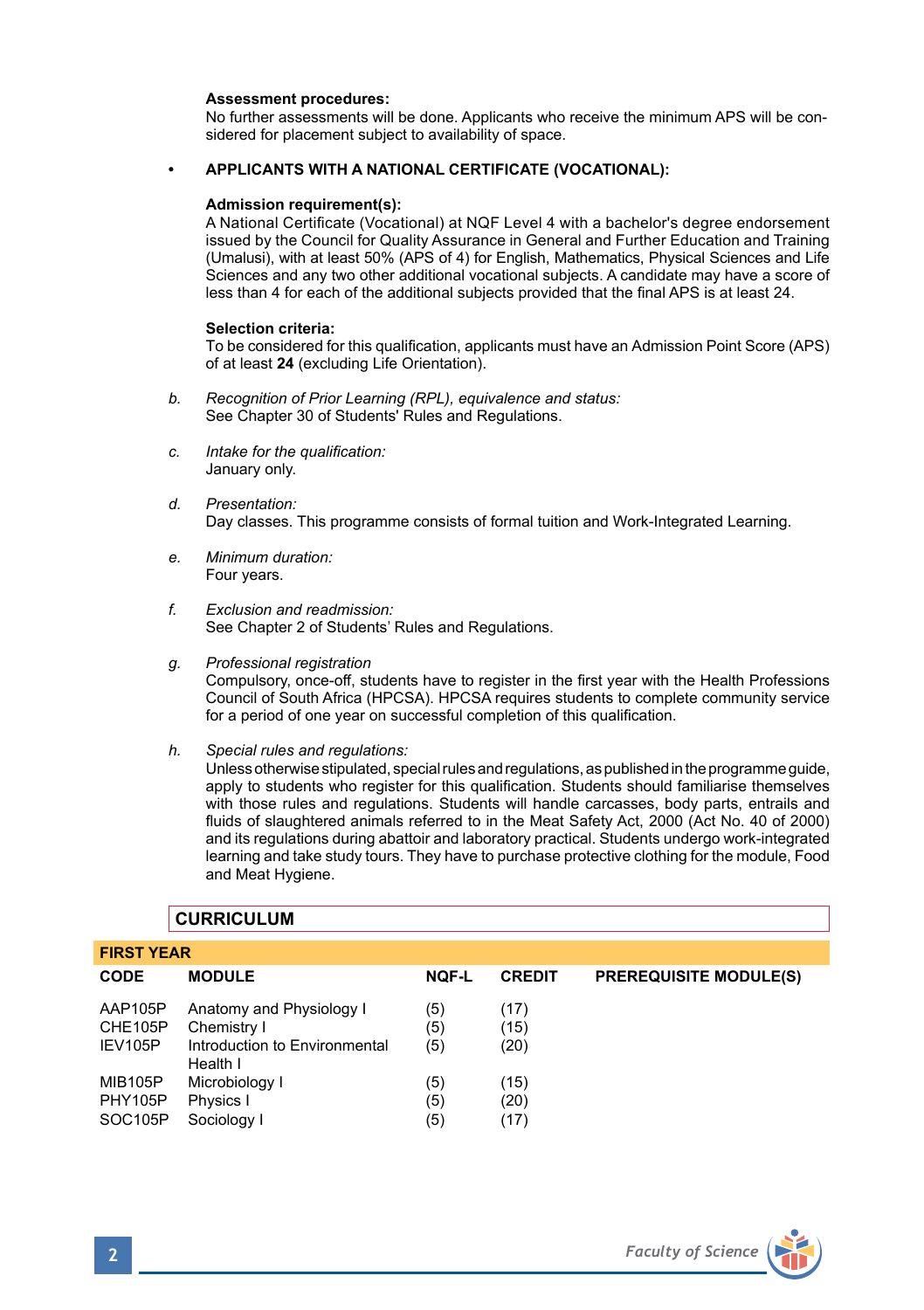# **FIRST SEMESTER**

| CAP115P                | <b>Communication for Academic</b><br>Purposes I | (5) | (8) |  |
|------------------------|-------------------------------------------------|-----|-----|--|
| <b>SECOND SEMESTER</b> |                                                 |     |     |  |
| ITC125P                | Computer Literacy I                             | (5) | (8) |  |
|                        | TOTAL CREDITS FOR THE FIRST YEAR:               |     | 120 |  |

| <b>SECOND YEAR</b>                         |                                                                                                                       |              |                      |                                                                           |  |  |
|--------------------------------------------|-----------------------------------------------------------------------------------------------------------------------|--------------|----------------------|---------------------------------------------------------------------------|--|--|
| <b>CODE</b>                                | <b>MODULE</b>                                                                                                         | <b>NQF-L</b> | <b>CREDIT</b>        | <b>PREREQUISITE MODULE(S)</b>                                             |  |  |
| CDV206P<br>EPL206P                         | <b>Community Development II</b><br>Environmental Pollution: Waste,<br>Water and Air II                                | (6)<br>(6)   | (15)<br>(15)         | Sociology I<br>Anatomy and Physiology I                                   |  |  |
| FMH <sub>206</sub> P<br>IDE206P<br>OHS206P | Food and Meat Hygiene II<br>Infectious Disease Epidemiology II (6)<br>Occupational Health and Safety<br>(Physical) II | (6)<br>(6)   | (21)<br>(18)<br>(20) | Microbiology I<br>Microbiology I<br>Anatomy and Physiology I<br>Physics I |  |  |
| PBE206P                                    | Planning for Built Environment II                                                                                     | (6)          | (15)                 | Introduction to Environmental<br>Health I                                 |  |  |
| <b>FIRST SEMESTER</b>                      |                                                                                                                       |              |                      |                                                                           |  |  |
| COP216P                                    | Communication for Occupational (6)<br>Purposes II                                                                     |              | (8)                  |                                                                           |  |  |
| <b>SECOND SEMESTER</b>                     |                                                                                                                       |              |                      |                                                                           |  |  |
| REM126P                                    | Research Methodology I                                                                                                | (6)          | (10)                 | Introduction to Environmental<br>Health I                                 |  |  |
|                                            | TOTAL CREDITS FOR THE SECOND YEAR:                                                                                    |              | 122                  |                                                                           |  |  |

| <b>THIRD YEAR</b>  |                                                                                                    |              |               |                                                                             |
|--------------------|----------------------------------------------------------------------------------------------------|--------------|---------------|-----------------------------------------------------------------------------|
| <b>CODE</b>        | <b>MODULE</b>                                                                                      | <b>NOF-L</b> | <b>CREDIT</b> | <b>PREREQUISITE MODULE(S)</b>                                               |
| EEM307P<br>EHM307P | Environmental Epidemiology III<br><b>Environmental Health</b><br>Management and Administration III | (7)<br>(7)   | (17)<br>(20)  | Infectious Disease Epidemiology II<br><b>Community Development II</b>       |
| FPS307P<br>OHS307P | Food Processing and Safety III<br>Occupational Health and Safety<br>(Chemical and Biological) III  | (7)<br>(7)   | (22)<br>(22)  | Food and Meat Hygiene II<br>Occupational Health and Safety<br>(Physical) II |
| <b>RMB207P</b>     | Research Methodology and<br><b>Biostatistics II</b>                                                | (7)          | (14)          | Research Methodology I                                                      |
| <b>WQW307P</b>     | Water Quality and Wastewater<br>Management III                                                     | (7)          | (15)          | Environmental Pollution: Waste,<br>Water and Air II                         |
|                    | TOTAL CREDITS FOR THE THIRD YEAR:                                                                  |              | 110           |                                                                             |
| <b>FOURTH YEAR</b> |                                                                                                    |              |               |                                                                             |
| <b>CODE</b>        | <b>MODULE</b>                                                                                      | <b>NOF-L</b> | <b>CREDIT</b> | <b>PREREQUISITE MODULE(S)</b>                                               |

|                                   | .   | ----- |                                |
|-----------------------------------|-----|-------|--------------------------------|
| AQM408P Air Quality Management IV | (8) | (15)  |                                |
| Disaster Management IV            | (8) | (16)  |                                |
| Food Safety Management IV         | (8) | (15)  | Food Processing and Safety III |
|                                   |     |       |                                |

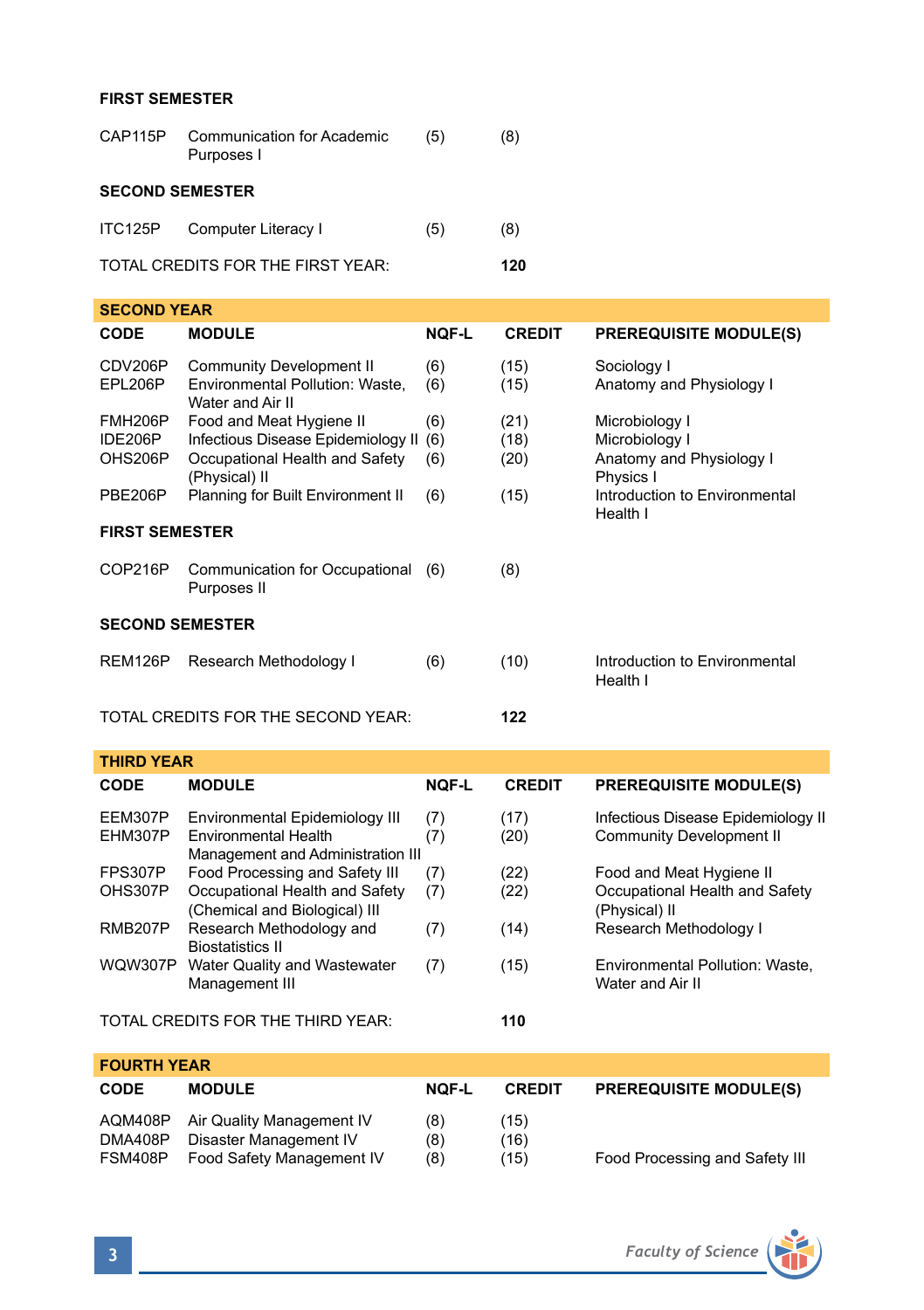# MAP408P Management Practice IV (8) (15) Environmental Health Management and Administration III<br>Occupational Health and (a) (20) Occupational Health and Safety OHS408P Occupational Health and (8) (20) Occupational Health and Safety<br>Safety Management IV (Chemical and Biological) III Safety Management IV (Shemical and Biological) III<br>
Waste Management IV (8) (21) Water Quality and Waste Wa WMA408P Waste Management IV (8) (21) Water Quality and Waste Water Management III **FIRST SEMESTER** REP408P Research Project IV (8) (25) Research Methodology and Biostatics II **SECOND SEMESTER** EMA428P Environmental Management IV (8) (20) TOTAL CREDITS FOR THE FOURTH YEAR: **147** TOTAL CREDITS FOR THE QUALIFICATION: **499**

# **MODULE INFORMATION (OVERVIEW OF SYLLABUS)**

The syllabus content is subject to change to accommodate industry changes. Please note that a more detailed syllabus is available at the Department or in the study guide that is applicable to a particular module. At time of publication, the syllabus content was defined as follows:

**A**

# **AIR QUALITY MANAGEMENT IV (AQM408P) 1 X 3-HOUR PAPER**

*(Module custodian: Department of Environmental Health)* Air pollution sources and related emissions of the respective priority industrial processes; respective available options to control air pollution; air pollution measurement equipment/ techniques and apply the respective sampling techniques; global warming consequences, strategies and mitigation measures; measurement, interpretation and prescribing of controls and reporting on environmental noise impacts; environmental radiation sources and health effects of radiation and radioactivity. (Total tuition time: ± 200 hours)

# **ANATOMY AND PHYSIOLOGY I (AAP105P) 1 X 3-HOUR PAPER**

# *(Module custodian: Department of Biomedical Sciences)*

Overview of anatomy and physiology; organisation of human body; cytology; histology; systems of the body; biochemistry. (Total tuition time: ± 170 hours)

# **C**

# **CHEMISTRY I (CHE105P) 1 X 3-HOUR PAPER**

# *(Module custodian: Department of Chemistry)*

Matter; Atoms, molecules, and ions; Basic concepts in chemical bonding; Chemical reactions and stoichiometry; Reactions in aqueous solutions; Acids and bases; Chemistry of the environment; Introductory organic chemistry. (Total tuition time: ± 150 hours)

#### **COMMUNICATION FOR ACADEMIC PURPOSES I (CAP115P) 1 X 2-HOUR PAPER** *(Module custodian: Department of Applied Languages)*

Reading skills. Listening skills. Writing skills. Presentation skills. Research report, citation and referencing. (Total tuition time: ± 80 hours)

# **COMMUNICATION FOR OCCUPATIONAL PURPOSES II (COP216P) 1 X 2-HOUR PAPER** *(Module custodian: Department of Applied Languages)*

Communication theory; organisational communication; small group communication; employment; internal business documentation; external business documentation; meeting procedure; marketing; stress management/self-management and human relations; multicultural interaction; career-specific vocabulary. (Total tuition time: ± 80 hours)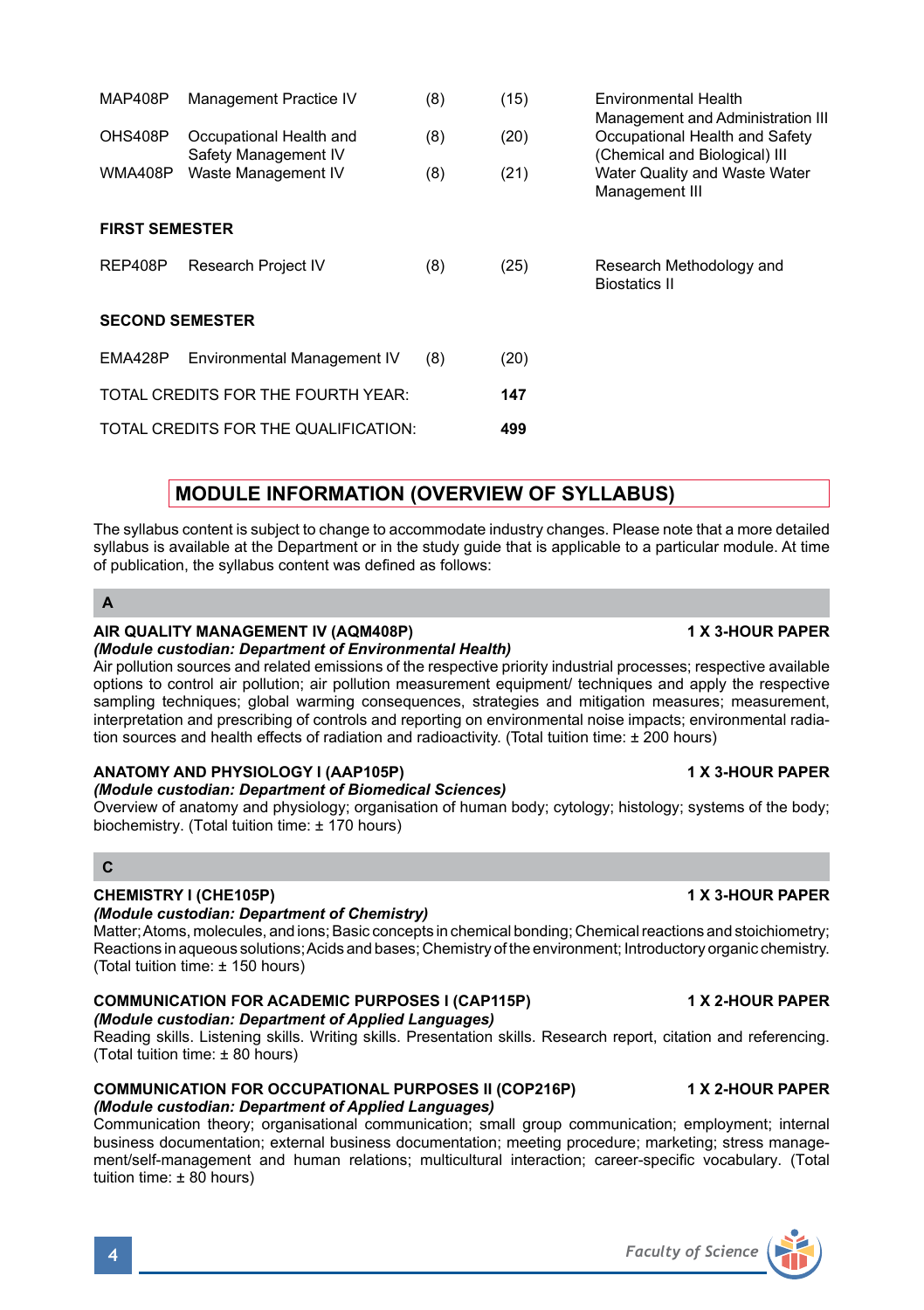# **COMMUNITY DEVELOPMENT II (CDV206P)** 1 X 3-HOUR PAPER

#### *(Module custodian: Department of Environmental Health)*

Development and underdevelopment. Millennium development goals. Entrepreneurship. Qualitative and quantitative techniques of community profiling. Statistics for decision-making in communities. Environmental health interventions and advocacy. (Total tuition time: ± 150 hours)

## **COMPUTER LITERACY I (ITC125P) 1 X 3-HOUR PAPER**

### *(Module custodian: ICT First Years' and Foundation Unit)*

Introduction to Computers. Use of internet. Operating Systems. Microsoft Word. Microsoft Excel. Microsoft PowerPoint. (Total tuition time: ± 80 hours)

### **D**

### **DISASTER MANAGEMENT IV (DMA408P) 1 X 3-HOUR PAPER**

*(Module custodian: Department of Environmental Health)*

The nature of emergencies and disasters; pre-disaster activities; emergency response; recovery and sustainable development; shelter and emergency settlements; water supply; sanitation; food safety; vector and pest control; control of communicable diseases and prevention of epidemics; chemical incidents; radiation emergencies; mortuary service and handling of the dead; health promotion and community participation; human resources. (Total tuition time: ± 160 hours)

**E**

# **ENVIRONMENTAL EPIDEMIOLOGY III (EEM307P) 1 X 3-HOUR PAPER**

*(Module custodian: Department of Environmental Health)* Causation and causal inference in epidemiology; measures of risk / health measurement; epidemiological

study designs; summarising and displaying public health data (epidemiological data presentation, analysis, and interpretation); ethics in epidemiology; environmental epidemiology; occupational epidemiology; toxicology and epidemiology; social epidemiology; public health surveillance; epidemiology, health policy and planning; disposal of the dead; non - communicable disease. (Total tuition time: ± 170 hours)

### **ENVIRONMENTAL HEALTH MANAGEMENT AND 1 X 3-HOUR PAPER ADMINISTRATION III (EHM307P)**

# *(Module custodian: Department of Environmental Health)*

Introduction to health policy formulation in South Africa; managerial legislation at national, provincial and local government levels; the health system plan of South Africa; stakeholders in the health sector; administrative processes of public administration in practices; office practice management in the workplace; scientific report writing skills in the workplace; project management in the workplace. (Total tuition time: ± 200 hours)

# **ENVIRONMENTAL MANAGEMENT IV (EMA428P) 1 X 3-HOUR PAPER**

# *(Module custodian: Department of Environmental Health)*

Elements of environmental management. National Environmental Management Act, 1998 (Act No. 107 of 1998). Types of environ-mental resources. Environmental assessment processes including environmental health impact assessments. Environmental evaluation techniques. Environmental management system (ISO 14001: 2004). (Total tuition time: ± 200 hours)

# **ENVIRONMENTAL POLLUTION: WASTE WATER AND AIR II (EPL206P) 1 X 3-HOUR PAPER**

# *(Module custodian: Department of Environmental Health)*

Definition of waste and its classification; waste generation and composition; waste storage, collection, transportation and disposal; waste reduction and separation; toxic waste, treatment and disposal; management of health care risk waste (infectious waste); water cycle and water sources identification/ mapping; water treatment; different uses of water and institutional responsibilities; sources of pollution, management of wastewater and its impact to health and environment; mining and health; types of sanitation systems used in emergencies, rural and urban communities; water, waste and law; monitoring sanitation and water sources; principles of combustion; atmospheric chemical and physical processes in the atmosphere. (Total tuition time:  $± 150$  hours)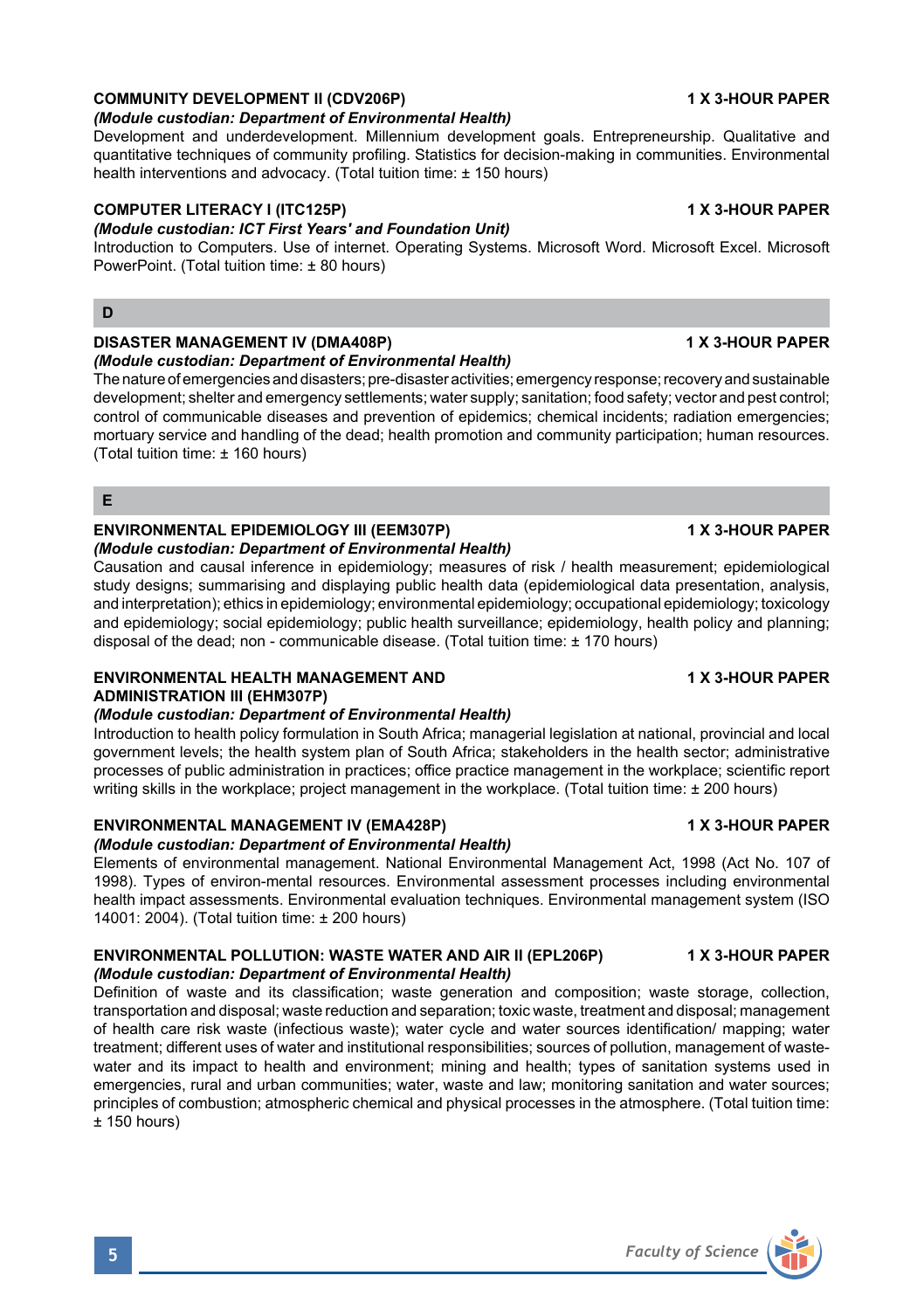**F**

# **FOOD AND MEAT HYGIENE II (FMH206P) 1 X 3-HOUR PAPER**

#### *(Module custodian: Department of Environmental Health)*

Introduction to food and meat hygiene; food premises design and layout; good hygiene and manufacturing practices; abattoir design and slaughter of animals; slaughter animal anatomy and physiology; meat inspection. Food premises include formal and informal small, medium and large food establishments/premises e.g. restaurants, food factories, premises used for school feeding schemes, prisons, airports, health establishments; support services e.g., distribution (transport) and storage. (Total tuition time: ± 210 hours)

# **FOOD PROCESSING AND SAFETY III (FPS307P) 1 X 3-HOUR PAPER**

# *(Module custodian: Department of Environmental Health)*

Food security and Nutrition. Quality factors of food and changes in food. Food-borne illnesses and outbreak investigation. Preparation/processing and preservation of food. Assessment of food for suitability, for human consumption. (Total tuition time: ± 220 hours)

# **FOOD SAFETY MANAGEMENT IV (FSM408P) CONTINUOUS ASSESSMENT**

### *(Module custodian: Department of Environmental Health)*

Requirements of a Food Safety Management System (FSMS); documentation of a Food Safety Management System (FSMS); identification of food safety hazards and hazard analysis; auditing techniques and auditing of food safety management systems; reporting on the outcomes of auditing Food Safety Management Systems. (Total tuition time: ± 150 hours)

### **I**

#### **INFECTIOUS DISEASE EPIDEMIOLOGY II (IDE206P) 1 X 3-HOUR PAPER** *(Module custodian: Department of Environmental Health)*

Health service delivery in South Africa; foundation of epidemiology; disease observation; prevention and control of communicable disease; disease surveillance and outbreak investigation; expanded immunisation programme in South Africa; parasite and pest vectors (arthropoda, insecta, arachnida); Introduction to communicable diseases and legislation; communicable diseases (viral, bacterial, sexually transmitted, chlamydia, fungal, protozoal); Port Health Services and Global Health. (Total tuition time: ± 180 hours)

# **INTRODUCTION TO ENVIRONMENTAL HEALTH I (IEV105P) 1 X 3-HOUR PAPER**

# *(Module custodian: Department of Environmental Health)*

History of environmental health; sustainable development concept and its application; ethics and professionalism; scientific writing. (Total tuition time: ± 200 hours)

# **M**

# **MANAGEMENT PRACTICE IV (MAP408P) 1 X 3-HOUR PAPER**

*(Module custodian: Department of Environmental Health)*

Key aspects of criminal law, investigation and procedure in an environmental compliance and enforcement context; principles and guide lines of change management, conflict management and diversity management; environmental health information system; financial and personnel management; the district health system; principles of entrepreneurship. (Total tuition time: ± 150 hours)

# **MICROBIOLOGY I (MIB105P) 1 X 3-HOUR PAPER**

# *(Module custodian: Department of Biotechnology and Food Technology)*

General microbiology (microbial structure and function, nutrition, growth and control); overview of eukaryotic micro-organisms and viruses; basic microbial taxonomy and main groups of microorganisms; interaction of micro-organisms with their environment (air, soil, water, human beings, other microorganisms); introduction to public health microbiology and epidemiology; food microbiology. (Total tuition time: ± 150 hours)

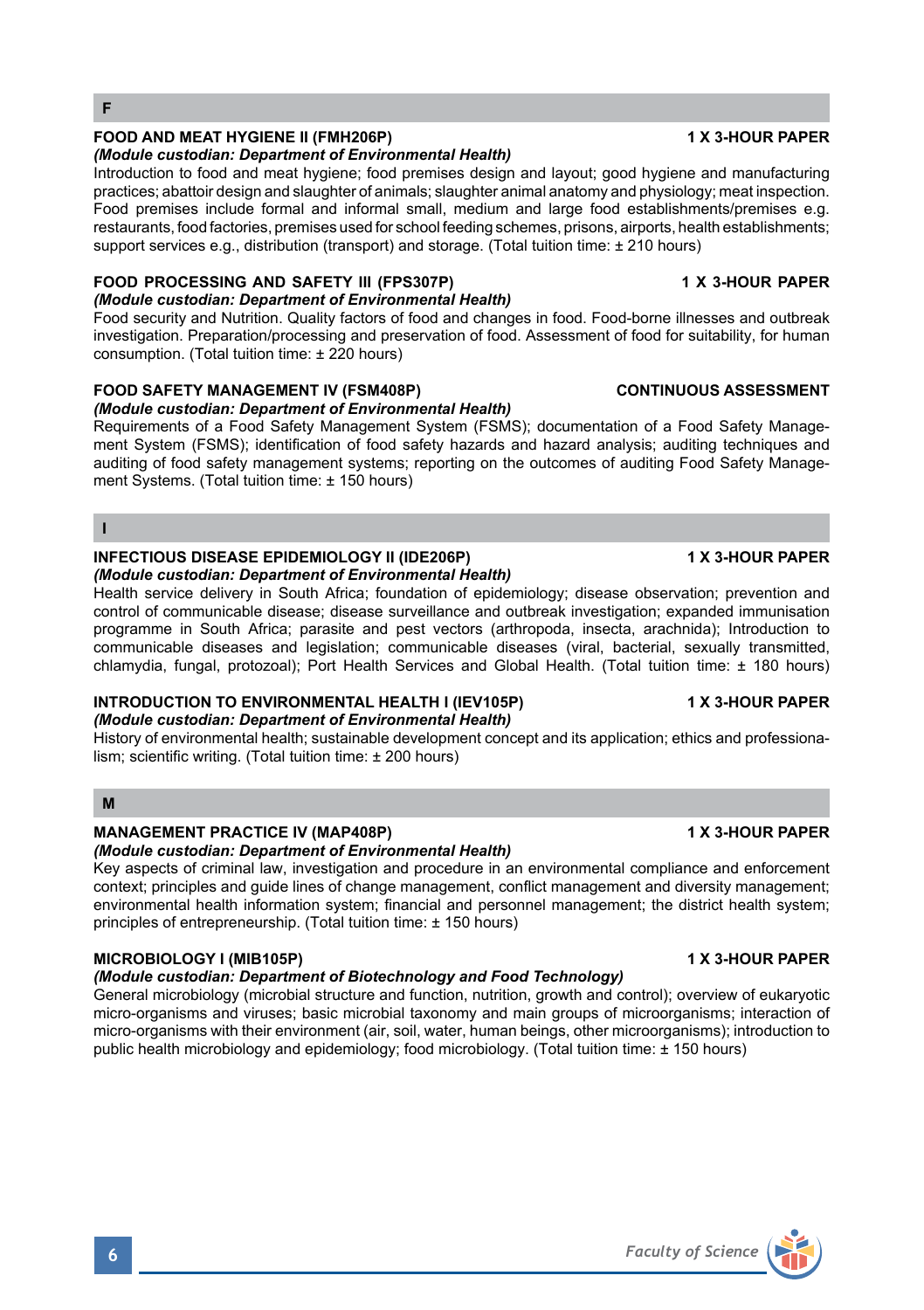# **O**

# **OCCUPATIONAL HEALTH AND SAFETY (CHEMICAL AND 1 X 3-HOUR PAPER BIOLOGICAL) III (OHS307P)**

# *(Module custodian: Department of Environmental Health)*

The occupational hygiene process; occupational toxicology; epidemiological aspects and occupational health; hazardous chemical substances in the work place; processes and hazardous chemical substances in the work place; occupational exposure limits; occupational medicine; indoor air quality; health risk assessments; measurement of hazardous chemical substances in the work place; quality aspects of occupational hygiene; occupational hygiene report writing; ethical and professional considerations; relevant legislation and standards as well as biological agents. (Total tuition time: ± 220 hours)

#### **OCCUPATIONAL HEALTH AND SAFETY (PHYSICAL) II (OHS206P) 1 X 3-HOUR PAPER** *(Module custodian: Department of Environmental Health)*

Occupational safety; approved inspection authorities (AIA) for occupational hygiene services; history of health/hygiene; stress factors in the occupational environment; the occupational hygiene process; work place ergonomics; ionising and non-ionising radiation; abnormal pressure; psychological work factors; occupational noise and vibration; thermal factors in the work place; illumination; relevant legislation, codes and standards. (Total tuition time: ± 200 hours)

### **OCCUPATIONAL HEALTH AND SAFETY MANAGEMENT IV (OHS408P) 1 X 3-HOUR PAPER** *(Module custodian: Department of Environmental Health)*

The occupational hygiene process; health risk assessment; occupational health and safety services and activities; ethics, professionalism, quality; medical surveillance; health risk assessment; occupational hygiene monitoring; occupational health control principles; hierarchy of control; development and testing of control systems; occupational health and safety programmes; occupational health management principles; epidemiological aspect and occupational diseases; AIA facilities; health promotion at work relevant legislation and standards. (Total tuition time: ± 200 hours)

# **P**

# **PHYSICS I (PHY105P) 1 X 3-HOUR PAPER**

# *(Module custodian: Department of Physics)*

Introduction to physics; basic mathematics for physics; measurements; motion in one dimension; forces and Newton's laws of motion; work and energy; impulse and momentum; rotational dynamics; fluids; temperature, heat and heat transfer; ideal gas law and kinetic theory; waves and sound; optics; electricity; nuclear physics and radioactivity. (Total tuition time: ± 200 hours)

### **PLANNING FOR BUILT ENVIRONMENT II (PBE206P) 1 X 3-HOUR PAPER** *(Module custodian: Department of Environmental Health)*

Town planning (aim of city planning, origin of towns and cities, limitations of town planning, the land-use question, the problems that manifest in the city environment, the intra-urban structure, ecological land-use planning, internal structure of the city; housing (concepts of housing and a house, inherent socio-economic challenges, general housing principles in terms of world health organisation, consideration of residential planning, role of ethics in housing development; building science (design of buildings, building plans, building styles, types of finishes of materials, building construction and building materials, foundations, national building regulations act); the role of environmental health practitioners and authorities in town planning, housing and building science. (Total tuition time: ± 150 hours)

# **R**

### **RESEARCH METHODOLOGY AND BIOSTATISTICS II (RMB207P) CONTINUOUS ASSESSMENT** *(Module custodian: Department of Environmental Health)*

Identification of research topic and preparation of pre-proposal; preparation of full proposal; statistical methods (biostatistics, variables, population and sampling, data collection methods, validity, reliability and trustworthiness, data management, analysing and interpreting data; use of statistical software programs e.g. SPSS, Epi-Info. (Total tuition time: ± 140 hours)